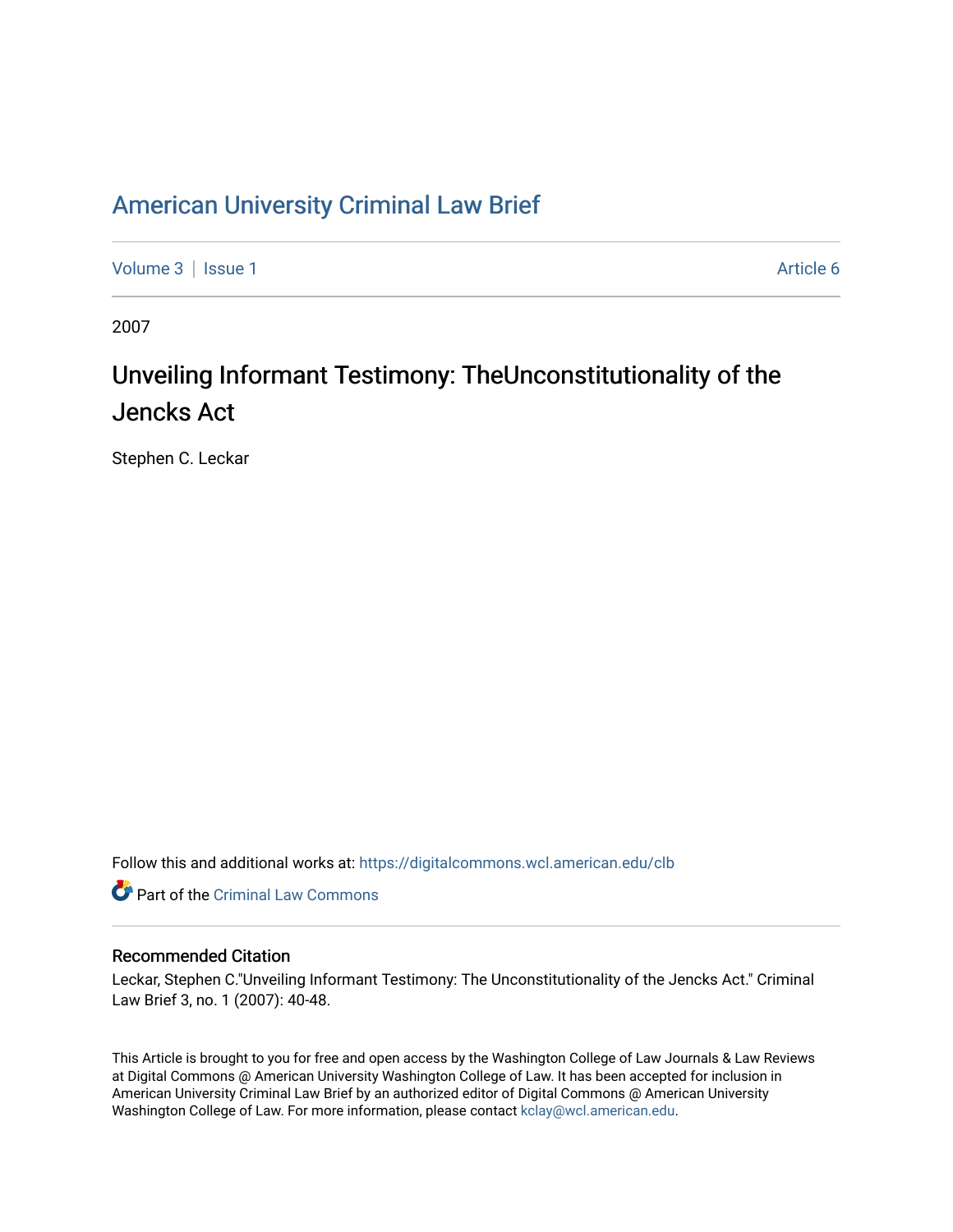## UNVEILING INFORMANT TESTIMONY: THE UNCONSTITUTIONALITY OF THE JENCKS ACT *Stephen C. Leckar\**

#### **Introduction**

The Jencks Act (Act)<sup>1†</sup> unconstitutionally impedes a defendant's access to justice and due process of law by limiting a defendant's ability to receive information that is crucial to an effective cross-examination of cooperating witnesses. In the cash-run underworld where written records are few, statements made by accomplices and informants who testify under plea arrangements have become the bedrock of complex federal narcotics prosecutions. Such witnesses have strong incentives to distort their testimony and point the finger at the defendant on trial. A system that prides itself on fair play cannot tolerate artificial constraints on the truth-seeking function that the adversary process serves.

The Act currently requires federal prosecutors to disclose all of its witness' "statements."2 However, the timing, and indeed, the basic nature of that right are circumscribed. The statute provides, in relevant part that "[a]fter a witness called by the United States has testified on direct examination, the court shall, on motion of the defendant, order the United States to produce any statement (as hereinafter defined) of the witness in the possession of the United States which relates to the subject matter as to which the witness has testified. . . ."3 However, the measure limits the term "statement" to "(1) a written statement made by said witness and signed or otherwise adopted or approved by him; [or] (2) a stenographic, mechanical, electrical, or other recording, or a transcription thereof, which is a substantially verbatim recital of an oral statement made by said witness and recorded contemporaneously with the making of such oral statement . . . . "4 Therefore, a witness "statement" as defined by the Act does not include any number of notes, data of proffers, discussions, or conversations that arise during testimony preparation with prosecutors.

Notes and data of proffers and debriefing sessions often reflect the various ways in which witness statements shift from the first interview to the actual trial. By limiting access to these notes and data, the Act effectively inhibits any attempts by defense attorneys at using these materials to impeach unreliable witnesses who are most often motivated by plea deals. Accordingly, defendants are denied their constitutional right to effective assistance of counsel because an attorney cannot effectively represent a client when informants can take and distort the truth or sometimes outright lie on the stand. Although the truth may sometimes prevail through cross-examination, this is not always the case. This article discusses the motivations behind witness dissembling, the problems that such false or embellished testimony presents for juries and defendants, and finally, what can be done to remedy the situation.

#### **Judicial Deference to the Jencks Act**

Federal courts have historically overruled defense counsel's requests for disclosure of case agents' FBI "Form 302" interview reports and notes generated during proffers and

debriefings of cooperating witnesses.<sup>5</sup> These decisions are typically upheld unless the agent herself testifies;<sup>6</sup> the notes are a full transcription of the agent's discussion with the witness,<sup>7</sup> or the witness reviewed and approved or adopted the notes.8 However, demanding the notes be substantially *verbatim* has sometimes led to seemingly anomalous results.<sup>9</sup>

In general, the standard of review for appellate courts is "abuse of discretion"10 or "clear error."11 However, appellate courts are not especially hospitable to alleged violations of the Act and tend to apply a "harmless error" standard for alleged violations of the Act and focus tends to turn on whether the violation was deliberate or inadvertent.12 If the notes are of an exculpatory in nature and pertinent under the distinct but somewhat overlapping demands of *Brady v. Maryland*<sup>13</sup> then a different analysis comes into play. An alleged *Brady* violation is adjudicated by determining whether the failure to disclose significantly undermined the verdict's fairness.14 Therefore, in the normal run of cases, defendants carry a heavy burden on appeal to show prejudice of a decision to deny discovery of case agents' notes.15

#### **Empirical Evidence Reveals Grave Flaws in the Act's Assumptions**

#### **The Pitfalls of Prosecuting Cases that Depend on Cooperators' Testimony**

Modern federal narcotics and gang violence prosecutions depend heavily on the testimony of cooperating witnesses.16 As one scholarly commentator has noted, "[t]hese are deemed 'historical cases' because virtually all of the evidence concerns acts that occurred in the past, often the distant past, for which there is only 'one rat after another.'"<sup>17</sup> In this respect, the Supreme Court has long recognized the "serious questions of credibility" posed by the use of informants testimony.18

All parties involved in the trial process understand – or at least are instructed at the close of evidence – that both informants and accomplices are prone to shade the truth in order to lessen or avoid possible incarceration.19 It is assumed that the defense will be able to expose the witnesses' motivation and mendacity through cross-examination, and in turn, that the jury will be able to assess credibility and "make the right call."20

As an empirical proposition, these assumptions are very much a myth. The Federal Rules of Criminal Procedure's provisions for discovery<sup>21</sup> and the Jencks Act<sup>22</sup> operate in a way that can deprive defendants of their right to effective counsel in these types of cases. These statutes have been applied to preclude the defense from access to a basic tool necessary to advance an informed cross-examination in a complex twentyfirst century criminal case – the documentary records that may reflect shifting stories given by accomplices' metamorphosis into trial witnesses, during proffer sessions.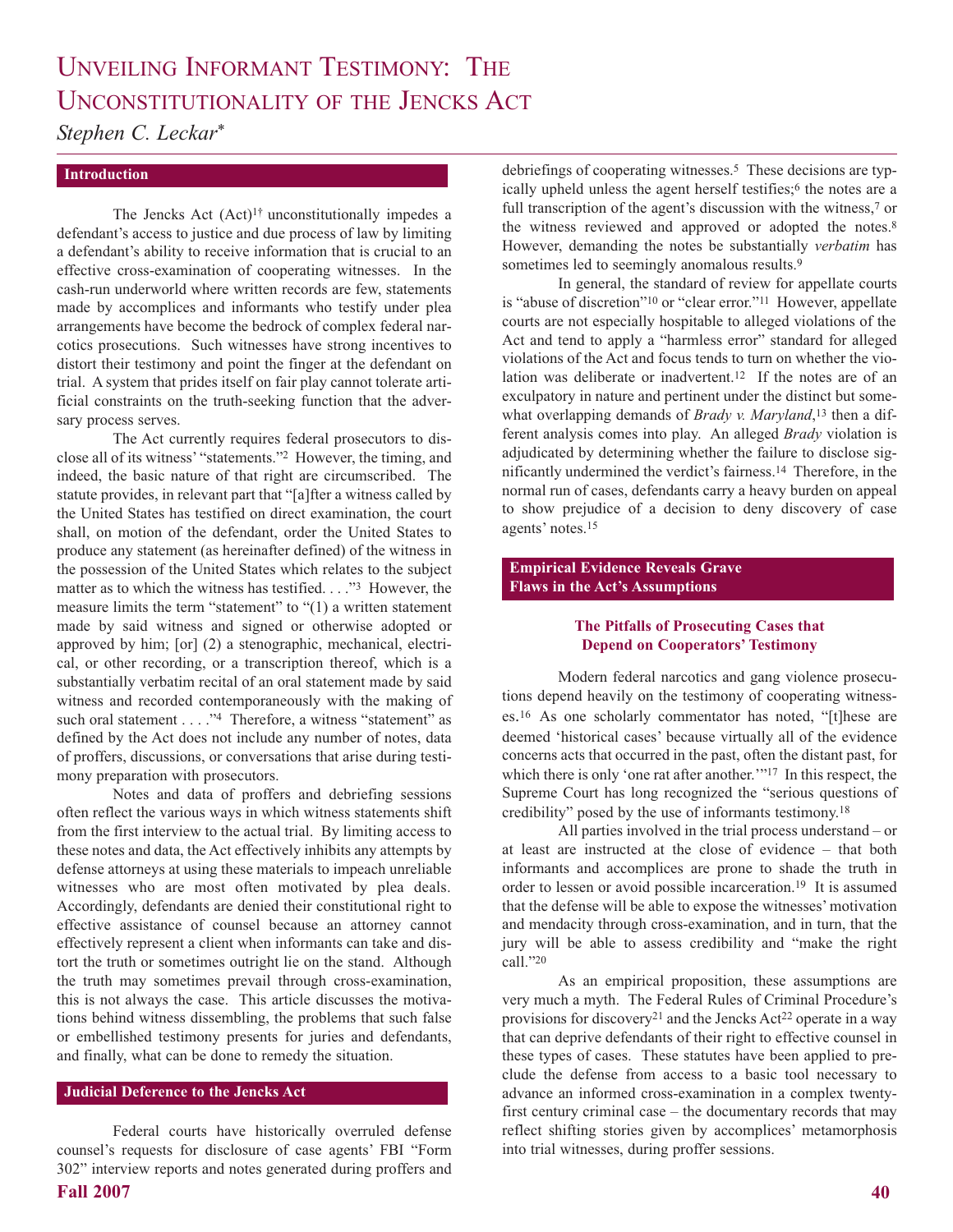Thwarting the defense's access to documentary information necessary to achieve effective cross-examination of cooperating witnesses disserves the truth-seeking function of the adversary system. Restricting disclosure wrongly assumes that defense counsel can, or are willing, to cross-examine blindly. These restrictions impede the jury's ability to evaluate the credibility of witnesses. Furthermore, contrary to popular belief, the ability of people to detect falsehood is statistically not much more accurate than flipping a coin.<sup>23</sup> The Jencks Act and Rule 26.2 of the Federal Rules of Criminal Procedure are skewed in a way that unconstitutionally maintains the low likelihood of detecting falsehoods in cooperating witness testimony, at the expense of defendants' right to due process.

#### **The Act and the Associated Criminal Discovery Rules Rest on an Empirically Flawed Assumption**

As Thomas Paine once observed, "[a] long habit of not thinking a thing wrong, gives it a superficial appearance of being right, and raises at first a formidable outcry in defense of custom."24 The custom of utilizing the Jencks Act to preclude disclosure of notes of cooperating witnesses' statements made during the course of proffers and debriefings denies defendants access to potentially valuable impeachment material. The statute itself is a relic of the latter stages of the McCarthy era and was enacted under circumstances, which, when examined in light of contemporary legislative practice, seem remarkably attenuated.25 The courts themselves have been inconsistent in explaining why the Act was passed in the first place.<sup>26</sup>

Recent scholarly authorities have questioned this shortfall. In the same fashion that *Crawford v. Washington*<sup>27</sup> emerged in the Supreme Court following a vigorous academic debate over the Confrontation Clause,28 the time has come to tackle this issue head-on and to address the unconstitutionality, as applied, of the underlying policy in cases dependent on the testimony of cooperators working off plea agreements.29

Refusing access to case agents' notes of proffer and debriefing conferences with cooperating witnesses is based on an uncritical assessment and application of the Jencks Act and Rule 26.2 of the Federal Rules of Criminal Procedure. The courts have claimed that these provisions are meant to protect government files from so-called vexatious "fishing expeditions" while assuring defendants a right to compel production of "statements" that might be useful for impeachment.<sup>30</sup> That claim, it is submitted, is overstated. Both the Act and the discovery rule implicitly fail to recognize that "memory is highly fallible, and the process of memory retrieval and reconstruction [is] extremely fragile."<sup>31</sup> Neither the statute nor the rule accounts for the possibility that through cooperation and debriefing sessions with agents and prosecutors, witnesses' accounts can be adjusted over time, and may emerge in a form that differs greatly from what the witness claimed the first time that he sat down with Government agents. This dovetails into another factor recognized by some courts. In determining whether statements can be used for impeachment purposes, the witness's prior account need not be a flat contradiction of her trial testimony. An omission from the report of facts related at trial or a contrast in the way certain facts are emphasized may be quite material to the defense.<sup>32</sup>

Witness preparation has been called, perhaps not

unfairly, the "[p]rofession's [d]irty [l]ittle [s]ecret."33 It has been likened to "an art form" in which "American prosecutors are among its most practiced and capable artists."34 One need not look any further than the Supreme Court's decision in *Kyles v. Whitley*<sup>35</sup> to discern an example of a key witness whose account of a crime varied so substantially between the time the police first interviewed him to when he testified that his statement raised "a substantial implication that the prosecutor had coached him to give it."36

A similar issue arose in *Spicer v. Roxbury Correctional Institute*.<sup>37</sup> In that case, one witness, Brown, faced pending narcotics charges when he met with his lawyer on various occasions.38 Brown claimed that the defendant, Spicer, had been planning a robbery, despite not having seen him on the day of a brutal assault for which Spicer ultimately was convicted.39 Seeking a bargain in his own case, Brown then directed his lawyer go to the prosecutor with this information.<sup>40</sup> During the prosecutor's interview, Brown suddenly claimed to have seen Spicer fleeing from the crime scene, making Brown an eyewitness, and thus a key element in the case because of other witnesses' inconclusive identification testimony.41 In court, Brown repeated his claim, but added that he had told his lawyer the same account prior to the plea agreement.42 However, the prosecutor never informed Spicer's counsel of the inconsistency between Brown's initial proffer to the prosecutor and his more expansive and inculpatory version of the facts.<sup>43</sup> Accordingly, the Fourth Circuit found that habeas was due because the inconsistency in Brown's testimony could have served as a powerful tool for Spicer had he known of it at the time of his trial.44

The concerns illustrated in *Kyles* and *Spicer* are hardly novel as "[m]any studies describe the distorting effects of suggestive questioning."45 As these cases illustrate, the potential prejudice arising from the shifting testimony of pathological liars and cooperating witnesses after these persons have sat through private proffer and debriefing sessions with law enforcement agents is palpable.

#### *Cooperating Witnesses have Numerous Motivations to Dissemble*

An estimated one percent of Americans are pathological liars.46 Putting these people aside for the moment, "[a]ccomplices, if they give information or testify, may have a natural tendency to lie in order to minimize their part in the crime."47 Their motivations to perjure themselves may vary, but there is scant doubt that any number of factors, including the desire to minimize incarceration, may motivate cooperators.48 Fear, revenge, the belief that if he or she does not testify against a co-defendant the co-defendant may testify against him, as a means of reordering a previously hierarchical relationship by testifying against a superior, the desire to take over an organization after helping to put the co-defendant away, and so forth, all constitute possible motivations to commit perjury.49

Cooperating witnesses, which in the underlying cases constitute the vast majority of the law enforcement witnesses, are susceptible to several extraneous influences. They are "(1) easily manipulated by coercive and suggestive interviewing techniques; (2) readily capable of giving false and embellished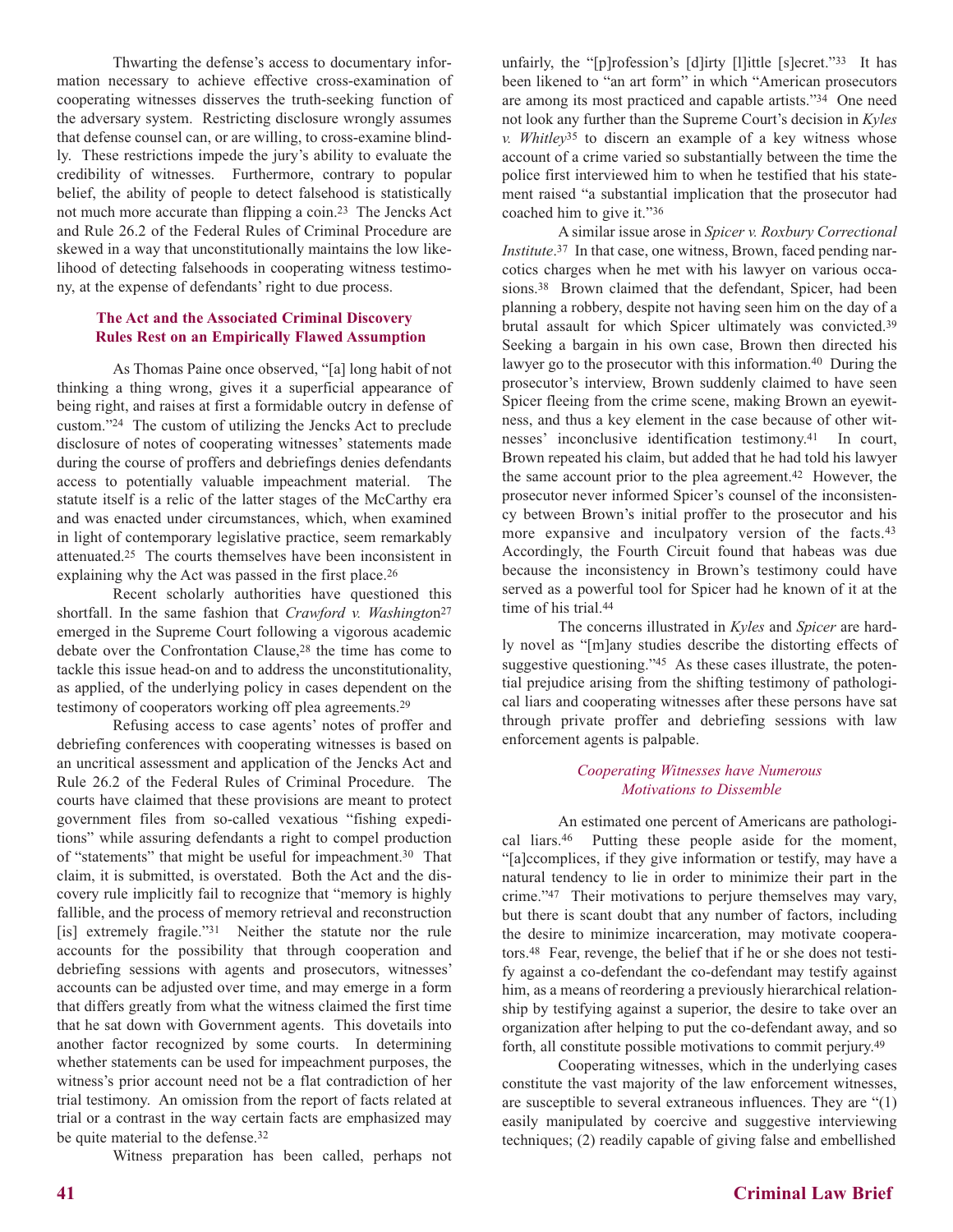testimony with the prosecutor's knowledge, acquiescence, indifference, or ignorance; (3) readily capable of creating false impressions by omissions or memory alterations that in the absence of any recordation or documentation eludes disclosure and impeachment; and (4) able to present . . . testimony to the jury in a truthful and convincing manner, which because of the nature of the cooperation process is difficult to impeach through cross-examination."50

Two other factors exacerbate the problem of shifting accounts arising from proffer sessions. The Sentencing Guidelines, for one, "create a powerful incentive for cooperators to exaggerate and falsify information."51 It blinks at reality to think that the Guidelines do not create a powerful incentive to lie and derail the truth-seeking purpose of the criminal justice system.<sup>52</sup> Even within the Justice Department, "there are few, if any, internal standards for substantial assistance to guide the discretion of prosecutors" and the Department's *Principles of Federal Prosecution* "do not require a prosecutor

to take into account the truthfulness, reliability, or completeness of a defendant's testimony when making a substantial assistance determination."53 At the very least, "there is serious concern that this unregulated process corrupts the truth because it 'encourage[s] some defendants to exaggerate or falsify information' in order to obtain their [U.S.S.G.] 5K1.1 letter."54

Aside from the Guidelines' sentencing regime, complex prosecutions developed through the use of informants are characterized by another problem: the nature of the interaction between prosecution agents and cooperators. The problem is:

> Witnesses don't just take the stand and produce nice narratives in response to non-leading questions with out considerable work that the uninitiated cannot possibly appreciate.<sup>55</sup>

> The process by which prosecutors debrief the cooperating witness during proffer sessions and then prepare the witness to testify at trial is typically lengthy, measured in multiple interviews that occur over many weeks, if not months.56

> As an experienced appellate judge has remarked, "[i]f you decide to call an informer as a witness, you will end up spending much time with him preparing for his testimony."57

Experts describe these proffer and debriefing conferences as "the flashpoint which triggers perjury"58 and "the black hole of corroboration"59 because they are fertile ground for evidence of cooperators' inconsistent statements and bias to surface.60 "[B]y their own admission these people are criminals, so they have already demonstrated a tendency to disregard legal norms" as well as being "by nature and definition … manipulative and self-interested; after being apprehended for commission of a crime, they have sought to use information in their possession to their advantage by bargaining against their confederates."61

As these meetings unfold, cooperating witnesses are able to determine what the prosecutor wants to hear and can

*The criminal justice system has traditionally assumed that attorneys can uncover witness "coaching" through skillful cross-examination, supposedly the "greatest legal engine ever invented for the discovery of truth." The reality is, however, that "there is no empirical basis for this assumption."*

shift their recollections accordingly.62 How prosecutors act during sessions with cooperating witnesses drive the proffer system and "... inducements for false testimony are very often the direct result of what prosecutors say at the proffers."63 As one observer wrote:

> [W]hen a prosecutor tells a defendant or defense counsel what testimony is expected of the defendant (either in detail or in the form of bullet points) in order to qualify for cooperator/leniency/immunity status, the defendant is powerfully motivated to parrot what the prosecution wants and expects to hear. Similarly, if the defendant or his or her counsel provides a proffer of facts, which is then followed by the prosecutor announcing that those facts are insufficient or inaccurate, again the cooperating witness is powerfully motivated to 'change the story' to accommodate the prosecutor's version of the truth.64

> > To be sure, some might retort that the disclosure at trial of subject matter that the Jencks Act permits in conjunction with cross-examination suffices to explore inconsistencies, but, that is a mistaken view. The numerous factors that motivate cooperating witnesses to lie at trial, combined with the prosecutors' encouragement for them to do so, makes it incredibly difficult, if not impossible, for defense attorneys to prevent discrepancies without access to documentation of proffers and debriefing notes.

#### *Uninformed Cross-examination is not a Panacea*

The criminal justice system has traditionally assumed that attorneys can uncover witness "coaching" through skillful cross-examination, supposedly the "greatest legal engine ever invented for the discovery of truth."65 The reality is, however, that "there is no empirical basis for this assumption."66

Studies by The Innocence Project, a national litigation and public policy organization working to exonerate wrongfully convicted individuals<sup>67</sup> demonstrate that "the adversary system alone is not enough to correct the mistaken judgments of prosecutors concerning the testimony of cooperators and jailhouse snitches."68 Presumably, ethical prosecutors recognize that "any variations in an accomplice witness's proposed testimony could be considered favorable to the defense and the existence of such differences should be disclosed under *Brady*."69

On the other hand, not all prosecutors are scrupulous. In *Banks v. Dretke*, the Supreme Court took the Court of Appeals for the Fifth Circuit to task for the court's cursory review of habeas cases.70 In particular, the Court noted the Fifth Circuit's surprising lack of reference to *Strickler v. Greene*,<sup>71</sup> the controlling precedent on whether cause and prejudice exists for *Brady* prosecutorial misconduct claims.72 In cases such as *Banks*, a thorough habeas review is necessary because some prosecutors deliberately misrepresent and conceal evidence that is critical to the impeachment of an informant.73

Even if all prosecutors err on the side of timely and full disclosure, courts' blind trust that cross-examination will reveal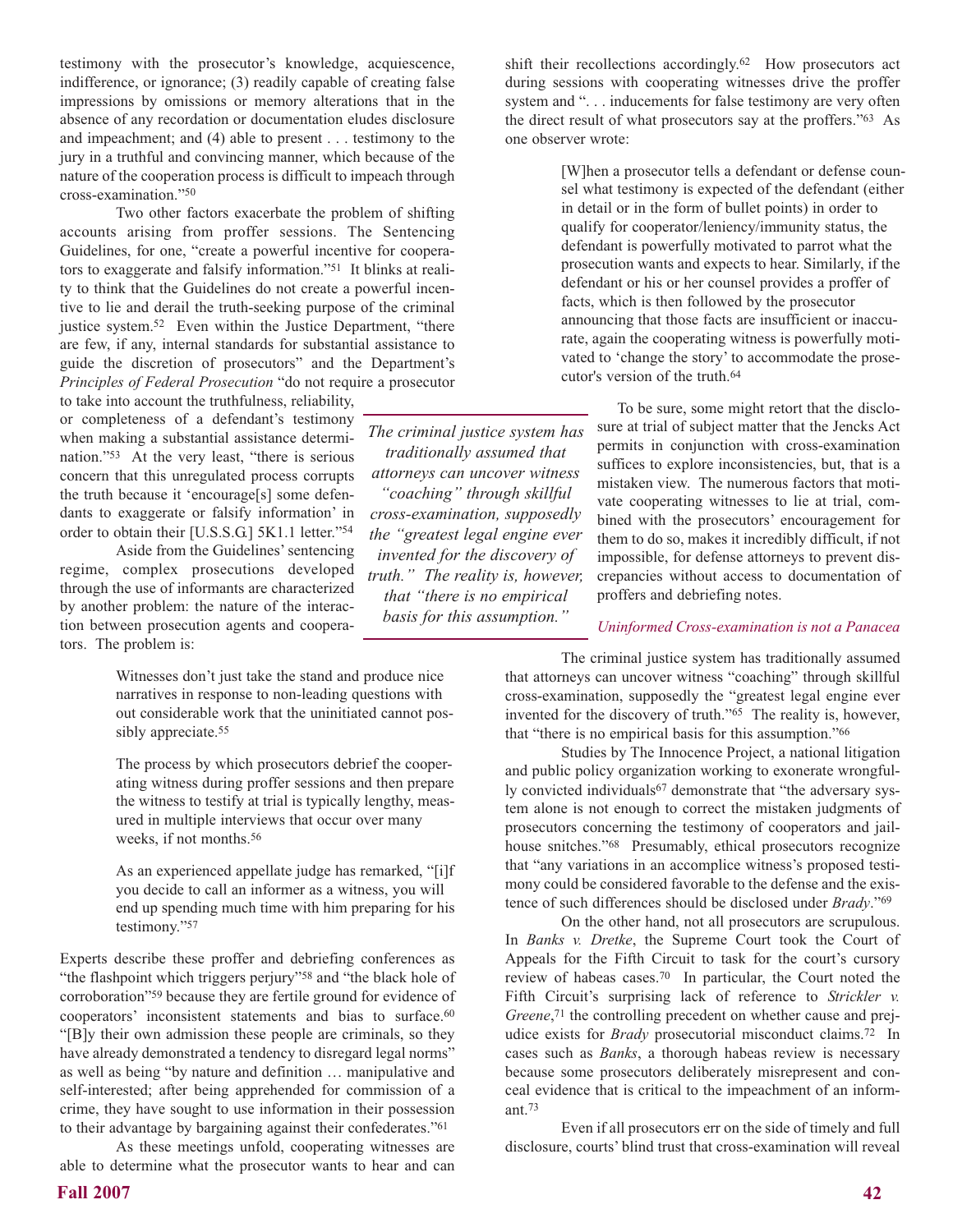inconsistencies fails to address the taint that arises when one does not know the process by which the prosecutor questioned the witness or the subtle ways in which an accomplice's story can be reworked over time. Furthermore, the problem is:

> . . . compounded by the fact that prosecutors cannot always know what the value of evidence might be to the defense. They may have no experience in thinking strategically from a defense point of view and they may lack knowledge about how the evidence in question could corroborate the defendant's version of events.74

Absent documentation of the underlying process, if the crossexaminer is:

> lacking a factual basis to believe that a witness's memory has been manipulated, that an 'I don't remember' is false or misleading, or that a failure to mention an incriminating fact is the product of improper coaching, it is unlikely that a cross-examiner would focus on the discrepancy, or be able to prepare an effective impeaching strategy about something of which he is ignorant.75

Without any documentation of the interview process:

a jury may not learn whether the cooperating witness made inconsistent statements over the course of the interview process, whether the prosecution inadvertently (or deliberately) fed information to the witness that made the witness's testimony appear more credble and confident than it otherwise would have appeared, or whether the prosecution made any unrecorded threat or inducement to the cooperator that may have motivated the witness to testify.76

Such a process surpasses accepted standards of fair play, for, "[t]o shackle counsel so that he cannot effectively seek out the truth and afford the accused the representation which is not his privilege but his absolute right seems seriously to imperil the bedrock presumption of innocence."77

#### *Unenlightened Juries are Poor Evaluators of Credibility*

Some might suggest that it is reasonable to assume that the jury will make the right call. But a jury cannot always determine credibility by observing a witness's conduct. The fact of the matter is that "[u]nder the most spontaneous circumstances, trial demeanor is an inconsistent barometer of witness credibility. In the case of a well-prepared accomplice, demeanor may be a useless measure at best . . . "78

This proposition has been empirically validated over time, as "[d]ozens of studies have been conducted and statistically analyzed. When the studies are combined, a compelling pattern emerges – that as a general rule, people are poor human lie detectors."79 Not only is the average person's ability to ferret out truth from falsehood about on the order of being "barely better, statistically, than flipping a coin,"80 but:

> [t]o make matters worse, this research has shown that people are more confident than they should be in their

ability to make these judgments – and that accuracy and confidence are not statistically correlated. What that means is that people who are highly confident in their lie detection skills are not more accurate than those who express low to modest levels of confidence.81

Even if the information calling the veracity of informant testimony into question ultimately surfaces, the prosecutor's disclosure only after a witness testifies at trial presents obstacles to witness impeachment. In this respect, *United States v. Owens* explains that:

> The failure to provide full disclosure of the government's case early in the proceedings limits a defendant's ability to investigate the background and character of government witnesses and the veracity of their testimony. For example, strict compliance with the Jencks Act necessitates frequent delays and adjournments. Counsel often needs time to digest and investigate the information received. As a practical matter, any thorough investigation at that juncture of the proceedings may usually be impossible, and counsel must do the best that they can in the brief time usually allotted. The court and the jury are inconvenienced by even brief delays; the rights of the defendants are jeopardized because such delays, if granted, often are not sufficient. The restrictions not only impinge upon the right of defendants to a fair trial, but also severely hamper the orderly process of criminal trials. They are wrong in principle and cause delay in practice.<sup>82</sup>

#### **The Remedy**

"We know that the traditional assumptions about the adversary system – that the parties are essentially balanced in power and that the truth will emerge in the contest between them – are simply not true in a significant number of cases."  $83$ Given the above concerns, " … whatever limitations juries may have  $\ldots$  it is surely true that more information about the cooperator's odyssey from target to government witness would improve jurors' credibility assessments in this area."84 And even though prosecutors are supposed to resolve all "doubtful questions in favor of disclosure,"85 the Government is hardly in an informed position to know what may be useful to defense counsel seeking to probe a prospective trial witness's credibility. Even if they were informed, they have an incentive – such as securing a conviction – to not turn over that information. At a minimum, disclosure of all notes and documentation generated during proffer and debriefing sessions is necessary to place the defense on an even footing in these situations.<sup>86</sup> Disclosure of agents' notes also would be an incentive to encourage honest police work.

Courts do not hesitate in other contexts to strike down irrational rules that lack empirical substantiation. For instance, in *Bechtel v. FCC*,87 the Court of Appeals for the District of Columbia Circuit determined that no objective evidence existed to support the FCC's so-called owner integration rule, a hoary doctrine that awarded credits towards licensure for applicants who promised to be involved actively in running their sta-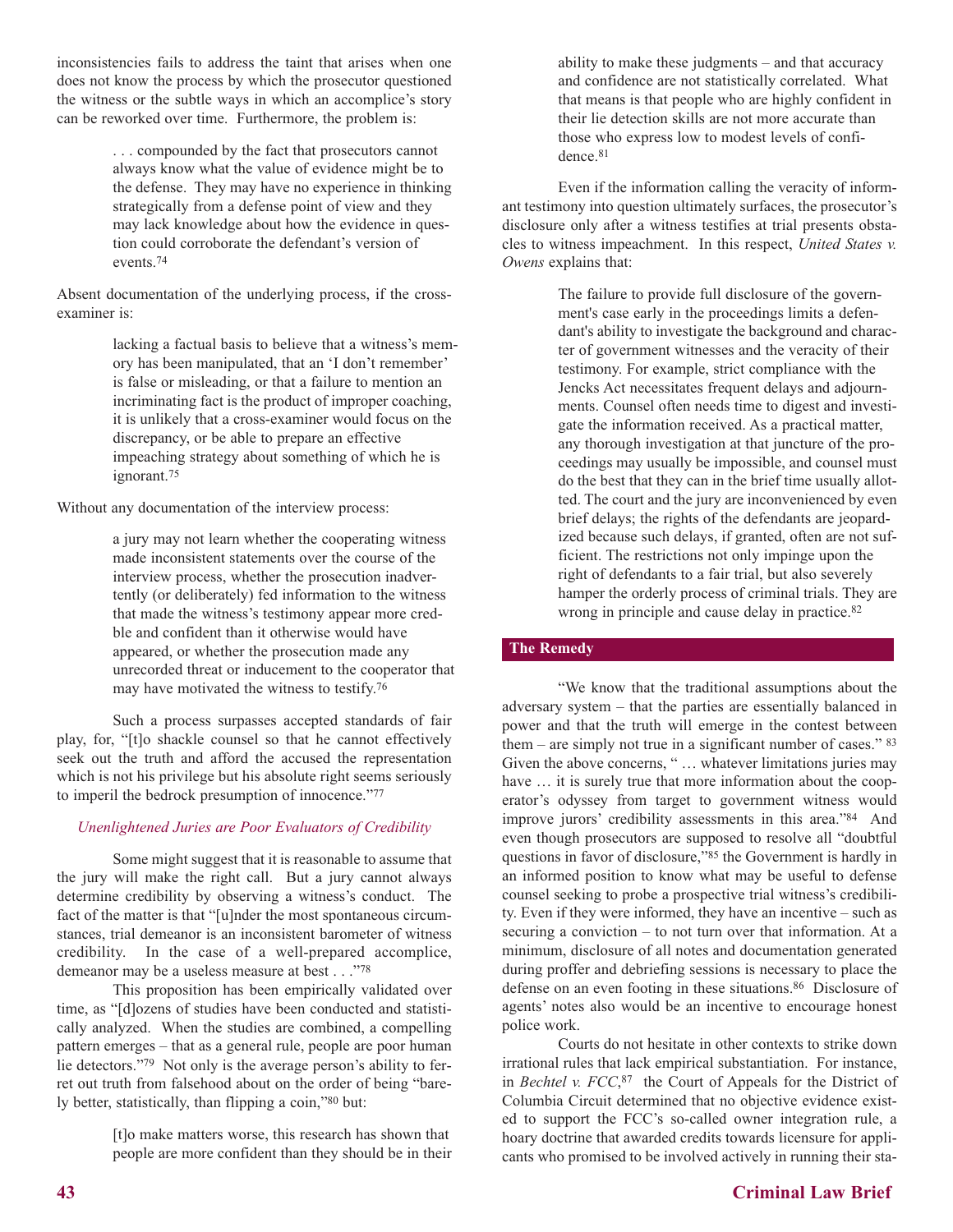tions.88 If prospective radio station licensees have a statutoryright under the Administrative Procedure Act<sup>89</sup> not to be subject to arbitrary government action that is rooted in empirically unsound propositions, then it is hard to see why the Constitution should permit a defendant whose liberty is potentially at stake to be subject to equally flawed legislative restrictions.

In light of history and objective realities, the Jencks Act, to the extent it has been applied to restrict access to notes of proffers and debriefings, unconstitutionally abrogates the rights to Due Process and effective assistance of counsel. The courts have and should exercise their supervisory powers to fashion a prophylactic procedural rule requiring disclosure of such notes during the pretrial process.<sup>90</sup>

<sup>5</sup> *See, e.g.*, United States v. Jordan, 316 F.3d 1215, 1255 (11th Cir. 2003) (reversing dismissal of indictment for prosecutorial misconduct); United States v. Brown, 303 F.3d 582 (5th Cir. 2002) (refusing to allow defense to question FBI agent about the contents of his notes did not violate defendant's Fifth Amendment rights); United States v. Bros. Constr. Co., 219 F.3d 300, 316 (4th Cir. 2000) (rejecting argument that witness "target letters" were a basis for prosecutorial misconduct); United States v. Marrero-Ortiz, 160 F.3d 768, 775-76 (1st Cir. 1998); United States v. Donato, 99 F.3d 426, 433 (D.C. Cir. 1996); United States v. Redding, 16 F.3d 298, 301 (8th Cir. 1994); United States v. Gonzalez-Sanchez, 825 F.2d 572, 586- 87 (1st Cir. 1987).

<sup>6</sup> *See, e.g.*, United States v. Welch, 810 F.2d 485, 490-91 (5th Cir. 1987).

<sup>7</sup> *See, e.g*., United States v. Oruche, 484 F.3d 590, 597-98 (D.C. Cir. 2007) (citing Palermo v. United States, 360 U.S. 343, 352- 53 (1959)); *Jordan*, 316 F.3d at 1255 (finding FBI Form 302 reports not sufficiently verbatim to warrant disclosure); Williamson v. Moore, 221 F.3d 1177, 1183 (11th Cir. 2000) (holding non-verbatim, non-adopted notes not discoverable); *Donato*, 99 F.3d at 433 (clarifying agent's notes not witness's "own words"); United States v. Sasso, 59 F.3d 341, 351 (2d Cir. 1995) (refusing to require prosecutors to disclose verbatim statements if the author merely selected portions of lengthy oral statement); United States v. Carroll, 26 F.3d 1380, 1391 (6th Cir. 1994); United Stares v. Gross, 961 F.2d 1097, 1105 (3d Cir. 1992) (stating that brief quotations are not discoverable).

<sup>8</sup> *See, e.g.*, Goldberg v. United States, 425 U.S. 94, 110 n.19 (1976); *Oruche*, 484 F.3d at 598, 599 n.1 (deciding that before a case agent's notes qualified as Jencks materials, the witness must in some way have signed or signified her approval of the agent's notations and that the Act's definition of "statement" also required that it be "signed or otherwise approved by [the testifying witness]"); *Jordan*, 316 F.3d at 1255 (no evidence that witness adopted statement); United States v. Padin, 787 F.2d 1071, 1077-78 (6th Cir. 1986) (refusing to require production of DEA agents' debriefing report that summarized a witness interview because the witness did not "clearly and unambiguously adopt the report since she neither signed, read, nor had it read to her").

<sup>9</sup>*Compare* United States v. Arboleda, 929 F.2d 858, 863 n.8 (1st Cir. 1991) (determining that agent's raw notes were not Jencks material even though agent had read back notes to witness during interview in order to verify accuracy) *with* United States v. Roseboro, 87 F.3d 642, 645-46 (4th Cir. 1996) (stating that when a government agent interviews a witness and takes contemporaneous notes of the witness' responses, the notes do not become the witness' "statement," despite the agent's best efforts to be accurate, if the agent does not read back, or the witness does not read, what the agent has written).

<sup>10</sup> *See, e.g.*, United States v. Alvarez, 86 F.3d 901, 907 (9th Cir. 1996); Gross, 961 F.2d at 1104.

<sup>11</sup>*See, e.g*., Campbell v. United States, 373 U.S. 487, 493 (1963); United States v. Redding, 16 F.3d 298, 301 (8th Cir. 1994); United States v. Grunewald, 86 F.3d 531, 535 (8th Cir. 1993); United States v. Gonzalez-Sanchez, 825 F.2d 572, 587 (1st Cir. 1987); United States v. Darby, 744 F.2d 1508, 1525 (11th Cir. 1984); Williams v. United States, 338 F.2d 286, 289 (D.C. Cir. 1964) (finding that withholding production "not an ordinary finding of fact" but "factual conclusion arrived at by applying legal standard to the other facts found;" if trial judge's decision at odds with underlying facts or based on misapplication of law, clearly erroneous standard governs).

<sup>12</sup> *See Goldberg*, 425 U.S. at 112 n.21 (holding that "[s]ince courts cannot 'speculate whether [Jencks material] could have been utilized effectively' at trial … the harmless-error doctrine must be strictly applied in Jencks Act cases"); *Oruche*, 484 F.3d at 596; United States v. Jackson, 345 F.3d 59, 77 (2d Cir. 2003) ("Where. . . Jencks Act violation is inadvertent, the defendant must establish that there is a significant chance that the added item would instill a reasonable doubt in a reasonable juror.") (citing United States v. Gonzalez, 110 F.3d 936, 943 (2d Cir. 1997)); United States v. Susskind, 4 F.3d 1400, 1401 (6th Cir. 1993); *Alvarez*, 86 F.3d at 907-08; United States v. Roemer, 703 F.2d 805, 807 (5th Cir. 1983).

<sup>13</sup> 373 U.S. 83 (1963).

<sup>14</sup> *See, e.g.*, United States v. Oruche, 484 F.3d 590, 597 (D.C. Cir. 2007) (reversing district court's grant of new trial for Brady violations); United States v. Haire, 371 F.3d 833, 841 (D.C. Cir. 2004), *vac'd on other grds*, 543 U.S. 1109 (2005) ("Brady does not require that the prosecutor 'deliver his entire file to defense counsel, but only [that he] disclose evidence favorable to the accused, that if suppressed, would deprive the defendant of a fair trial."").

<sup>15</sup> *See, e.g.*, *Haire*, 371 F.3d at 841 ("We will not find error on the mere speculation that files, such as the debriefing material not disclosed herein, may contain Brady information."); United States v. Due, 205 F.3d 1030, 1033 (8th Cir. 2000) (refusing to recognize any prejudice arising from court's failure to order production of notes because disclosure would not materially aid attack on witness' credibility); United States v. Holton, 116 F.3d 1536, 1546-47 (D.C. Cir. 1997) (no prejudice; notes consistent with agent's testimony); United States v. Wong, 78 F.3d 73, 80 (2d Cir. 1996) (no prejudice from failure to disclose statements;

<sup>1 18</sup> U.S.C. § 3500 (2000). The Jencks Act was enacted in the closing moments of the 1957 legislative year as a reaction to the decision in *Jencks v. United States*, 353 U.S. 657 (1957), in which the Supreme Court had ordered the production of statements made to the FBI by informants involved in a celebrated prosecution of alleged communists. Legislation to repeal the Court's decision was introduced the day after it was adopted and the measure was enacted in little over two months.

<sup>2</sup> *Id.* § 3500(c).

<sup>3</sup> *Id.* § 3500(b).

 $4$  *Id.* § 3500(e)(1)-(2).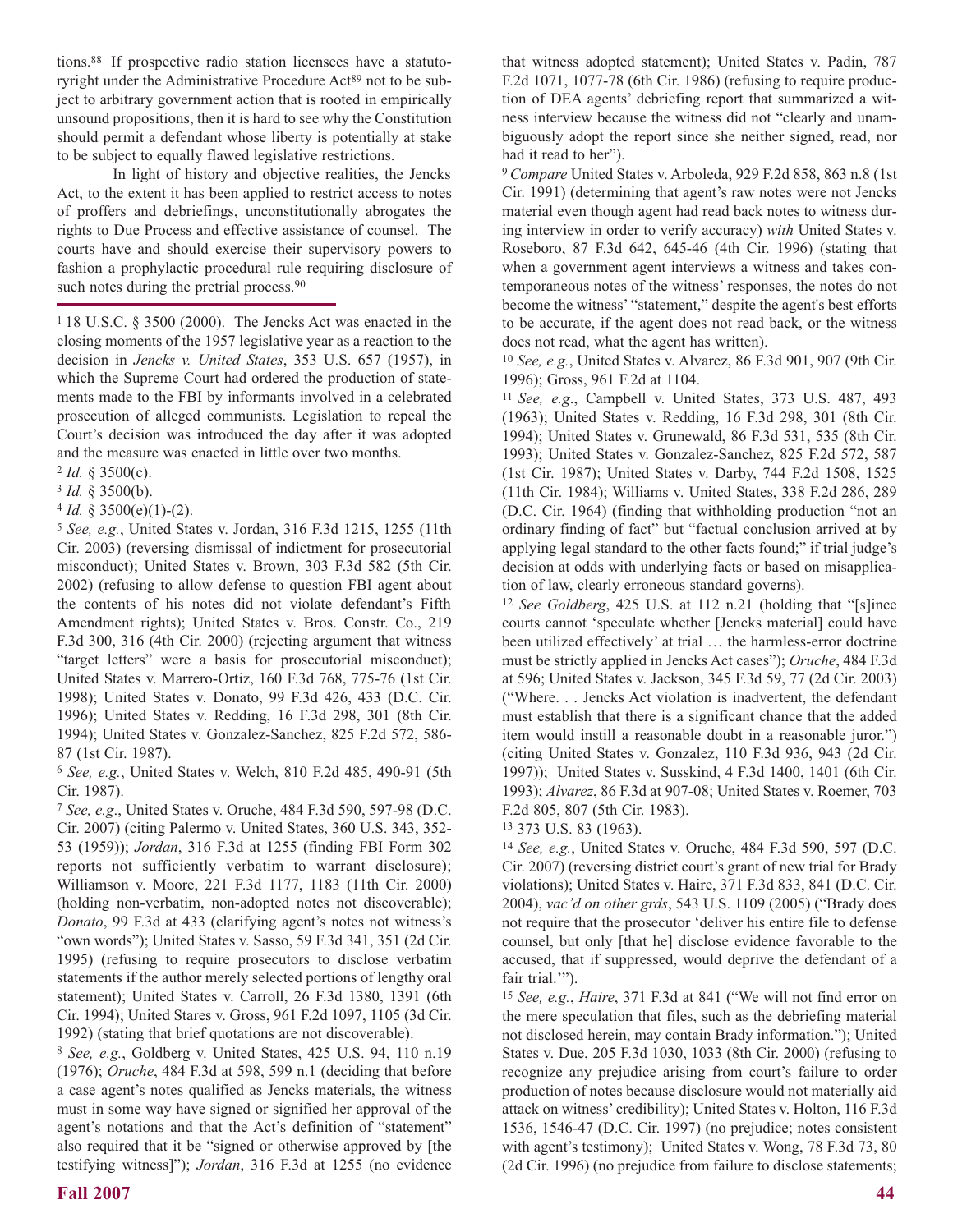witness impeached himself during cross-examination and defense had access to other impeachment information); United States v. Dekle, 768 F.2d 1257, 1263 (11th Cir. 1985) (notes not subject to Jencks Act but arguably should have been produced under *Brady* for impeachment purposes; harmless error since impeachment was deemed merely cumulative). *But see* United States v. Minsky, 963 F.2d 870, 874-76 (6th Cir. 1992) (finding that the government's failure to provide interview notes which the defense could have used to impeach the prosecution's key witness found to be error under *Brady*, but no Jencks violation was found).

<sup>16</sup> *See, e.g.*, United States v. Lyons, 352 F. Supp. 2d 1231, 1248 n.25 (M.D. Fla. 2004) (granting amended motion to dismiss for prosecutorial misconduct) (citing R. Michael Cassidy, *"Soft Words of Hope:"* Giglio*, Accomplice Witnesses, and the Problem of Implied Inducements*, 98 NW. U. L. REV. 1129 (2004)) *See also* George C. Harris, *Testimony for Sale: The Law and Ethics of Snitches and Experts*, 28 PEPP. L. REV. 1, 53- 54 (2000); Steve S. Nemerson, *Coercive Sentencing*, 64 MINN. L. REV. 669, 679 n.28 (1980) (prosecutorial use of the testimony of accomplices and other informants is commonplace).

<sup>17</sup> Ellen Yaroshefsky, *Cooperation With Federal Prosecutors: Experiences of Truth Telling and Embellishment*, 68 FORDHAM L. REV. 917, 938 (1999).

<sup>18</sup> Banks v. Dretke, 540 U.S. 668, 701 (2004) (quoting On Lee v. United States, 343 U.S. 747, 757 (1952)).

<sup>19</sup> *See, e.g.*, United States v. Thorne, 527 F.2d 840, 842 n.2 (D.C. Cir. 1975) (quoting Instruction No. 2.23, Criminal Jury Instructions for the District of Columbia (2d ed. 1972) ("An informer's testimony should be examined by you with greater care than the testimony of an ordinary witness. You should scrutinize it closely to determine whether it is colored in such a way as to place guilt upon the defendant in order to further the witness' own interest. You should [receive such testimony with suspicion and] act upon such testimony with caution."). *Accord Dretke*, 540 U.S. at 702 ("jury instructions from the First, Fifth, Sixth, Seventh, Eighth, Ninth, and Eleventh Circuits on special caution appropriate in assessing informant testimony") (citing 1A K. O'Malley, J. Grenig, & W. Lee, *Federal Jury Practice and Instructions*, Criminal § 15.02 (5th ed. 2000)).

<sup>20</sup> *See, e.g.*, Hoffa v. United States, 385 U.S. 293, 311 (1966) ("The established safeguards of the Anglo-American legal system leave the veracity of a witness to be tested by cross-examination, and the credibility of his testimony to be determined by a properly instructed jury.").

<sup>21</sup> FED. R. CRIM P. 26.2.

<sup>22</sup> 18 U.S.C. § 3500 (2000).

<sup>23</sup> *See infra* note 79 and accompanying text.

<sup>24</sup> THOMAS PAINE, INTRODUCTION TO COMMON SENSE 3 (Nelson F. Adkins ed., American Heritage Series 1953) (1776).

<sup>25</sup> *See* United States v. Palermo, 360 U.S 343, 346-49 (1959) (tracing legislative reaction to Jencks decision). Speaking in opposition to the haste with which the measure had been adopted, one senator stated, "Now, in a near frenzy over the prospect of delay or acquittals during the next several months, we set ourselves the task of legislating a rule of court, during the hectic last minute rush of this session, without having conducted any hearings in depth, without seeking or gaining the reasoned

advice of bench and bar. And, allowing only one hour of general debate, we expect to add dignity and effectiveness to our system of justice." Paul K. Rooney & Elliot L. Evans, *Let's Rethink the Jencks Act and Federal Criminal Discovery*, 62 A.B.A. J. 1313, 1314 (1976) (quoting remarks of Senator Coffin).

<sup>26</sup> *See* Goldberg v. United States, 425 U.S. 94, 103 (1976) (claiming that the Act was intended to reaffirm and not limit the *Jencks* decision and that Congress ostensibly was not concerned with the case itself but rather misinterpretations of the *Jencks* decision and misunderstandings of its implications in the courts of appeals and the district courts) (citing S. REP. NO. 981, at 3- 5 (1957); H.R. REP. NO. 700, at 2-3, 4, 6 (1957). It is hard to understand why that professed concern was credited. The vehicle to override the case passed through Congress in near-record speed after the *Jencks* decision, during which time there appears not to have been a groundswell of decisions misapplying or misinterpreting the decision. A degree of judicial candor appears in some lower courts, which noted that the Act was intended to cabin the *Jencks* opinion. *See, e.g.*, United States v. Derrick, 507 F.2d 868, 871 (4th Cir. 1974) ("[P]urpose of the Act was to limit in certain respects the breadth of the Jencks decision").

<sup>27</sup> 541 U.S. 36 (2004).

<sup>28</sup> Michael R. Dreebin, *Prefatory Article: The Confrontation Clause, the Law of Unintended Consequences, and the Structure of Sixth Amendment Analysis*, 34 GEO. L.J. ANN. REV. CRIM. PROC. iii, xv-xviii (2005) (discussing scholarly debate among law journals that animated Crawford.).

<sup>29</sup> In approving the Jencks Act's constitutionality nearly half a century ago, the Supreme Court relegated the issue to a footnote holding that Congress could enact rules of procedure for the federal courts. *Palermo*, 360 U.S. at 353 n.11. The Court did not address the Due Process clause or the Sixth Amendment's guarantee of effective assistance of counsel. Nor did it have the benefit of the scholarship and studies that have been generated over the intervening years. *Id.*

<sup>30</sup> *See, e.g.*, United States v. Carter, 613 F.2d 256, 261 (10th Cir. 1979); United States v. Catalano, 491 F.2d 268, 274-75 (2d Cir. 1974).

<sup>31</sup> Bennett L. Gershman, *Witness Coaching by Prosecutors*, 23 CARDOZO L. REV. 829, 838 n.44 (2002) [hereinafter Gershman, *Witness Coaching*] ("There is a large body of psychological literature describing the vulnerability of memory. Several prominent studies include Frederick Charles Bartlett, *Remembering: A Study in Experimental and Social Psychology* (1987); Elizabeth Loftus & Katherine Ketcham, *The Myth of Repressed Memory* (1994); Israel Rosenfeld, *The Invention of Memory: A New View of the Brain* (1988) [and] George A. Talland, *Disorders of Memory and Learning* (1969).").

<sup>32</sup> United States v. Susskind, 4 F.3d 1400, 1406-07 (6th Cir. 1993); United States v. Smaldone, 544 F.2d 456, 460 (10th Cir. 1976).

<sup>33</sup> Roberta K. Flowers, *What You See Is What You Get: Applying the Appearance of Impropriety Standard to Prosecutors*, 63 MO. L. REV. 699, 740 (1998).

<sup>34</sup> John G. Douglass, *Confronting The Reluctant Accomplice*, 101 COLUM. L. REV. 1797, 1833 n.157 (2001).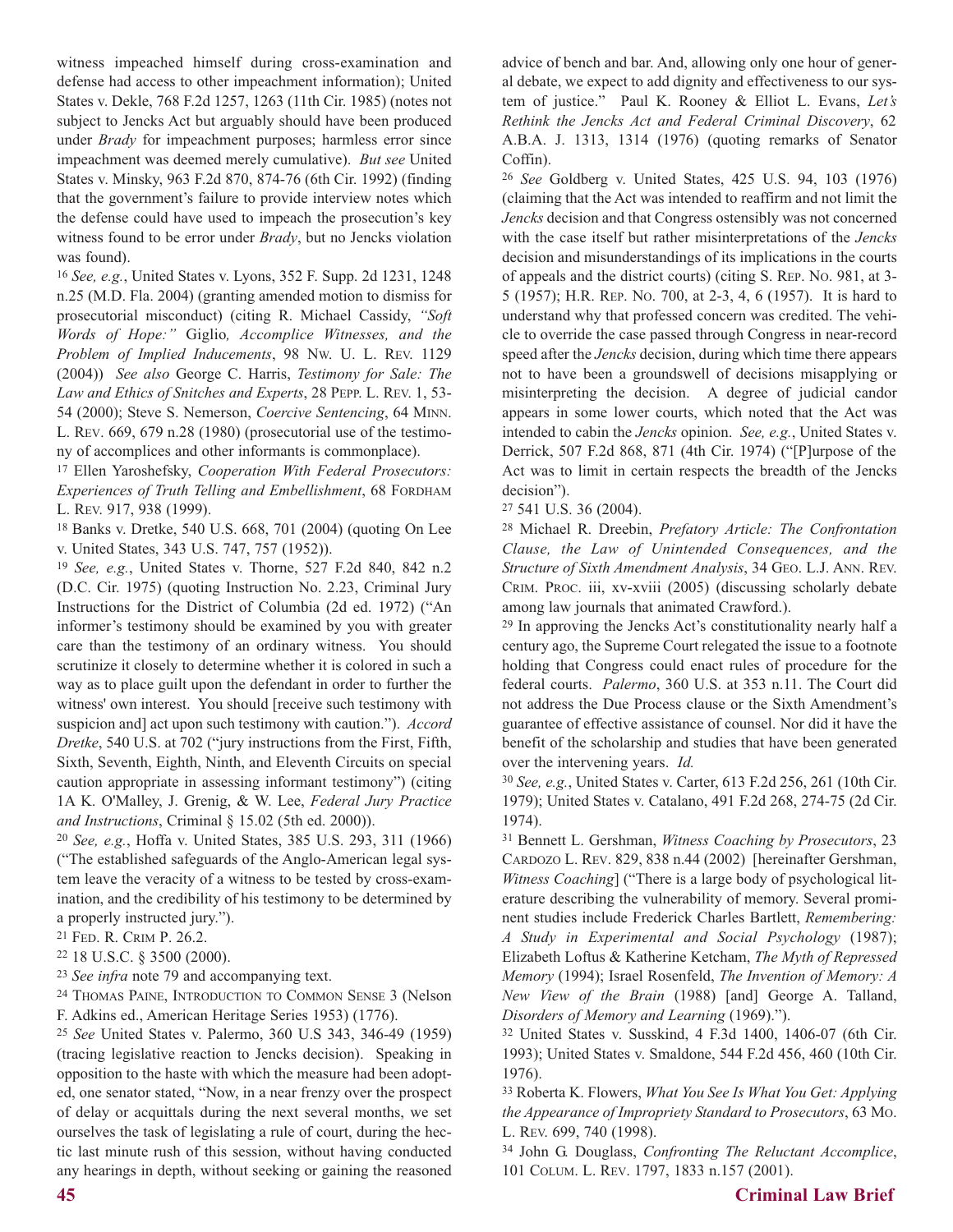```
35 514 U.S. 419 (1995).
```

```
36 Id. at 443 n.14.
```

```
37 194 F.3d 547 (4th Cir. 1999).
```

```
38 Id. at 550-51.
```
- <sup>39</sup> *Id.*
- <sup>40</sup> *See id.*
- <sup>41</sup> *See id.* at 551.
- <sup>42</sup> See id. at 552.
- <sup>43</sup> *Id.* at 556-60.
- <sup>44</sup> *See id.* at 556-60.

<sup>45</sup> Gershman, *Witness Coaching*, *supra* note 31, at 839 n.46 ("A common misconception about memory is that it is a process of reproducing or retrieving stored information, in the manner of a videotape or a computer. In fact, memory is much more a process of reconstruction." (quoting MONROE FREEDMAN, UNDERSTANDING LAWYERS ETHICS 152 (Matthew Bender ed. 1990)); John S. Applegate, *Witness Preparation*, 68 TEX. L. REV. 277, 329 (1989) ("Memory is not like a phonograph record; the perception of an event does not leave a single, clear imprint that can be replayed precisely and at will."); Michael Owen Miller, *Working With Memory*, 19 LITIG. 10, 11 (Summer 1993) (noting that memory is not a single mental process but involved three stages of acquisition, retention, and retrieval, each of which may be "enhanced, suppressed, or distorted").

<sup>46</sup> Bennett L. Gershman, *The Prosecutor's Duty to Truth*, 14 GEO. J. LEGAL ETHICS 309, 345 n.202 (2001) (citing ROBERT D. HARE, WITHOUT CONSCIENCE: THE DISTURBING WORLD OF THE PSYCHOPATHS AMONG US (Guilford Press 1999). *See also* United States v. Sperling, 506 F.2d 1323, 1331-32 (2d Cir. 1974) (exemplifying the length to which people will go to sometimes to relate a situation where an informer was emboldened or contrite enough to admit to a letter that described his "terrible mental state" for having caused a mistrial by perjuring himself on the witness stand at a previous trial; stated that his main purpose during the past  $9\frac{1}{2}$  months had been to "try my very best to assist the Government," and that he "looked forward eagerly to testifying in narcotics cases for the Government, against Vincent Pacelli, Jr. and others") (emphasis in original).

<sup>47</sup> Sam Roberts, Note, *Should Prosecutors Be Required To Record Their Pretrial Interviews With Accomplices And Snitches*, 74 FORDHAM L. REV. 257, 270-71 n.111 (2005) (quoting Graham Hughes, *Agreements for Cooperation in Criminal Cases*, 45 VAND. L. REV. 1, 35 (1992)). See also Honorable Stephen S. Trott, *Words of Warning for Prosecutors Using Criminals as Witnesses*, 47 HASTINGS L. J. 1381, 1383 (1996) ("Criminals are likely to say and do almost anything to get what they want, especially when what they want is to get out of trouble with the law."). Furthermore, witnesses often lie in proffer session as they attempt to shift blame and minimize appearance of their actions. *Id.* at 1403-04.

<sup>48</sup> *See* United States v. Cervantes-Pacheco, 826 F.2d 310, 315 (5th Cir. 1987) ("It is difficult to imagine a greater motivation to lie than the inducement of a reduced sentence … ")

<sup>49</sup> *See* Cassidy, *supra* note 16, at 1135-36 nn.34-38.

<sup>50</sup> *See* Gershman, *Witness Coaching*, *supra* note 31, at 848 & n.100 ("The setting for the proffer session is hardly conducive to producing a neutral, objective, and accurate recollection. The setting is often tense and intimidating. Given the enormous inducements to the cooperator to give false or misleading testimony, as well as the inducements to the prosecutor to accept the cooperator's veracity, the context is inherently manipulative for both the cooperator and the prosecutor."); Cassidy, *supra* note 16, at 1140 n.65 ("The process of interaction between prosecutors and accomplices during a process of multiple interviews and trial preparation sessions also tends to contribute to an accomplice's capacity to fabricate without detection; the close working relationship formed between the parties may humanize the witness in the minds of the prosecutor and cause the prosecutor to believe that the accomplice witness is telling the truth even about facts that are not corroborated.").

<sup>51</sup> Gershman, *Witness Coaching*, *supra* note 31, at 849-50. *Accord* C. Blaine Elliott, *Life's Uncertainties: How to Deal with Cooperating Witnesses and Jailhouse Snitches*, 16 CAP. DEF. J. 1, \*3 (2003) (finding that the Sentencing Guidelines have increased motivation to cooperate); Michael S. Ross, *Thinking Outside the Box: Proposals for Change: How the Enforcement of Ethical Rules Can Minimize the Dangers of Prosecutorial Leniency and Immunity Deals*, 23 CARDOZO L REV. 875, 879 (2002) ("In fact, there is often, among defendants, a competition which occurs, in which all defendants want to offer enough testimony to . . . receive a more lenient sentence.").

<sup>52</sup> *See* United States v. Singleton, 165 F.3d 1297, 1310 (10th Cir. 1999) (Kelly, J., dissenting). *See also* Cassidy, *supra* note 16, at 1140.

<sup>53</sup> Yaroshefsky, *supra* note 17, at 927 & nn.43-44 (citing United States Department of Justice, United States Attorney's Manual § 9-27.620 (1997)).

<sup>54</sup> *Id.* at 926 & n.38 (citing The Substantial Assistance Staff Working Group, U.S. Sentencing Commission, Federal Court Practices: Sentence Reductions Based on Defendants' Substantial Assistance to the Government, 43 (May 1997)).

55 Daniel Richman, Symposium, *Expanding the Evidentiary Frame for Cooperating Witnesses*, 23 CARDOZO L. REV. 893, 898 & n.16 (2002) (citing Bruce A. Green, *"The Whole Truth?": How Rules of Evidence Make Lawyers Deceitful*, 25 LOY. L.A. L. REV. 699 (1992)).

<sup>56</sup> Roberts, *supra* note 47, at 278 & n.170 (citing Douglass, *supra* note 41, at 1836 n.173 (stating that "[w]ith key cooperating witnesses in major cases, prosecutorial polishing of cooperators may be measured in weeks or months"); Yaroshefsky, *supra* note 17, at 930 ("Typically, there are a number of debriefing sessions prior to the government making a decision that the defendant should be signed up for a cooperation agreement. . . In most cases, the cooperator is expected to agree to testify and, if necessary, will spend considerable time with the assistant handling the case."); Michael A. Simons, *Retribution for Rats: Cooperation, Punishment, and Atonement*, 56 VAND. L. REV. 1, 15-17 (2003) (describing the cooperation process); John Gleeson, *Supervising Criminal Investigations: The Proper Scope of the Supervisory Power of Federal Judges*, 5 J.L. & POL'Y 423, 447-52 (1997) (explaining proffer and debriefing sessions).

<sup>57</sup> Trott, *supra* note 47, at 1396.

<sup>58</sup> Ross, *supra* note 51, at 884.

<sup>59</sup> Yaroshefsky, *supra* note 17, at 935.

<sup>60</sup> *See* Roberts, *supra* note 47, at 278-79 & n.175 (stating that "[b]ecause [the pretrial interview] process can be lengthy and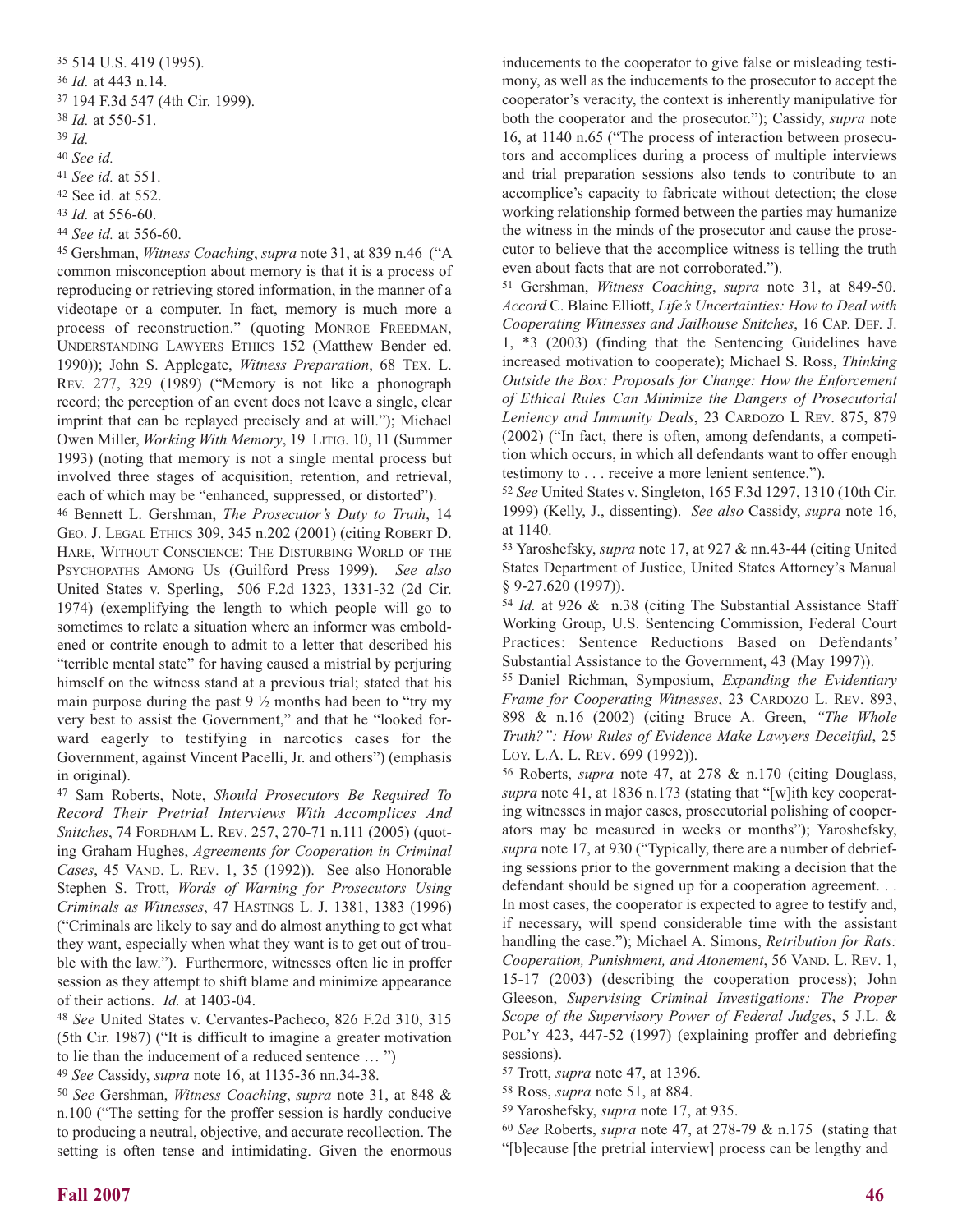because it often carries some of the typical negotiating giveand-take, it is possible, maybe even likely, that the witness's proposed testimony that was proffered at the beginning of the process differed in some respects from the testimony proffered at the end of the process" (citing United States v. Sudikoff, 36 F. Supp. 2d 1196, 1202 (C.D. Cal. 1999))).

<sup>61</sup> Cassidy, *supra* note 16, at 1141 n.66 (referencing Yaroshefsky, *supra* note 17, at 943-45).

<sup>62</sup> *See* Roberts, *supra* note 47, at 278; Douglass, *supra* note 41, at 1836-37 ("Even if prosecutors and police take pains to avoid 'tainting' their witness with information from other sources, the danger of tailoring testimony is almost unavoidable. It is exceedingly difficult to discuss a case with a potential witness without exposing information that will assist the witness in avoiding an impeachable contradiction at trial.").

<sup>63</sup> Ross, *supra* note 51, at 884.

<sup>64</sup> *Id.*

<sup>65</sup> 5 J. H. WIGMORE, EVIDENCE § 1367, at 32 (J. Chadbourne rev. ed. 1974).

<sup>66</sup> Gershman, *Witness Coaching*, *supra* note 31, at 854-55 n.128 (quoting Applegate, *supra* note 46, at 311 ("While the adversary system touts the effectiveness of cross-examination for revealing the truth, there is little empirical support for this conclusion.")).

<sup>67</sup> The Innocence Project Homepage, http://www.innocence project.org/ (last visited Oct. 2, 2007); *see generally* McKithen v. Brown, 481 F.3d 89, 92 (2d Cir. 2007) (recognizing a postconviction remedy under 42 U.S.C. § 1983 giving access to DNA testing). The appellate court pointed out that with advances in forensic DNA testing it now is possible to demonstrate statistically "to a practical certainty" that some persons have been wrongly convicted. *Id.* at 92 n.3 (quoting Harvey v. Horan, 285 F.3d 298, 305 n.1 (4th Cir. 2002)) (Lutting, J., dissenting). Furthermore, "[a]s of March 12, 2007, by one count, as many as 197 factually innocent, incarcerated individuals have been exonerated by post-conviction DNA testing. *Id*. at 92 n.2 (citing The Innocence Project, *supra*).

<sup>68</sup> Elliott, *supra* note 45, at 14 n.115 (citing The Innocence Project Homepage, *supra* note 67). *Accord* Mary Prosser, *Reforming Criminal Discovery: Why Old Objections Must Yield to New Realities*, 2006 WIS. L. REV. 541, 547 (2006) (noting that despite a jury's determination of guilt there have been "scores of exoneration cases in which a defendant's actual innocence has been established beyond dispute have certainly taught us that juries sometimes convict innocent men and women"); Gershman, *Witness Coaching*, *supra* note 31, at 832 n.17 ("[T]here is an increasing concern – amply documented by recent reports of wrongful convictions – that the criminal justice system is seriously prone to error.") (citing *inter alia*, J. LIEBMAN ET AL, A BROKEN SYSTEM: ERROR RATES IN CAPITAL CASES, 1973-1995, at 5 (2000) ("massive study" of every capital punishment case in U.S. between 1973-1995 was 68%)).

<sup>69</sup> United States v. Sudikoff, 36 F. Supp. 2d 1196, 1202 (C.D. Cal. 1999).

<sup>70</sup> Banks v. Dretke, 540 U.S. 668 (2004).

<sup>71</sup> 527 U.S. 263 (1999).

<sup>72</sup> Dretke, 540 U.S. at 691-92 & n.12.

<sup>73</sup> *See id*. at 675-76 (finding that the defendant's failure to investigate the status of two essential government informants was the result of the prosecution's persistent misrepresentations and omissions concerning their status, leading to the defendant's failure to expose false testimony). *See also* United States v. Koubriti, 336 F. Supp. 2d 676, 680-81 (E.D. Mich. 2004) (describing a situation in which the prosecution had engaged in a "pervasive and prevalent" pattern of "fail[ing] in its obligation to turn over to the defense, or to the Court, many documents and other information, both classified and non-classified, which were clearly and materially exculpatory of the Defendants as to the charges against them."). Furthermore, in this case, "as the Government's filing also ma[de] abundantly clear, the prosecution materially misled the Court, the jury and the defense as to the nature, character and complexion of critical evidence that provided important foundations for the prosecution's case." *Id. See generally* United States v. Boyd, 55 F.3d 239 (7th Cir. 1995). Then, too, the prosecutorial misconduct exposed post-trial in the so-called El Rukn cases was of a similar ilk. *See id.* (government knowingly allowed two witnesses to perjure themselves at trial and withheld evidence that during the trial witnesses had used illegal drugs and received unlawful favors from government prosecutors and their staffs). <sup>74</sup> Prosser, *supra* note 68, at 569.

<sup>75</sup> Gershman, *Witness Coaching*, *supra* note 31, at 854-55.

<sup>76</sup> Roberts, *supra* note 47, at 261.

<sup>77</sup> Hon. William Brennan, Jr., *The Criminal Prosecution: Sporting Event or Quest for the Truth*, 1963 WASH. U.L.Q. 279, 287 (1963).

<sup>78</sup> Douglass, *supra* note 34, at 1843 & n. 200 ("Most empirical studies suggest that witness demeanor is a misleading measure of truthfulness.") (citing, Jeremy A. Blumenthal, *A Wipe of the Hands, a Lick of the Lips: The Validity of Demeanor Evidence in Assessing Witness Credibility*, 72 NEB. L. REV. 1157, 1189 (1993); Olin Guy Wellborn III, *Demeanor*, 76 CORNELL L. REV. 1075, 1091 (1991)).

<sup>79</sup> Saul M. Kassin, *Human Judges of Truth, Deception, and Credibility: Confident But Erroneous*, 23 CARDOZO L. REV. 809, 809-10 & n.3 (2002) [hereinafter Kassin, *Human Judges*].

<sup>80</sup> Kassin, *supra* note 79 at 810 & n.4 (citing M. Zuckerman, Bella M. DePaulo, & R. Rosenthal, *Verbal and Nonverbal Communication of Deception*, *in* 14 ADVANCES IN EXPERIMENTAL SOCIAL PSYCHOLOGY 1 (1981); ALDERT VRIJ, DETECTING LIES AND DECEIT: THE PSYCHOLOGY OF LYING AND THE IMPLICATIONS FOR PROFESSIONAL PRACTICE (2000)). *See also* Saul M. Kassin, *The American Jury: Handicapped in the Pursuit of Justice*, 51 OHIO STATE L. J. 687, 688 (1990) (asserting that "psychological research suggests that people perform at only slightly better than chance levels in evaluating truth and deception").

<sup>81</sup> *Id.* at 810 (interpreting this statistic to mean that "people who are highly confident in their lie detection skills are not more accurate than those who express low to modest level of confidence.").

<sup>82</sup> 933 F. Supp. 76, 78 (quoting Hon. H. Lee Sarokin & William E. Zukermann, *Presumed Innocent? Restrictions on Criminal Discovery in Federal Court Belie This Presumption*, 43 RUTGERS L. REV. 1089, 1090 (1991)); *see also* Prosser, *supra* note 68, at 598 ("Late access to impeachment evidence, such as prior statements of witnesses, similarly diminishes the likelihood that the fact finder will be in a position to make reliable